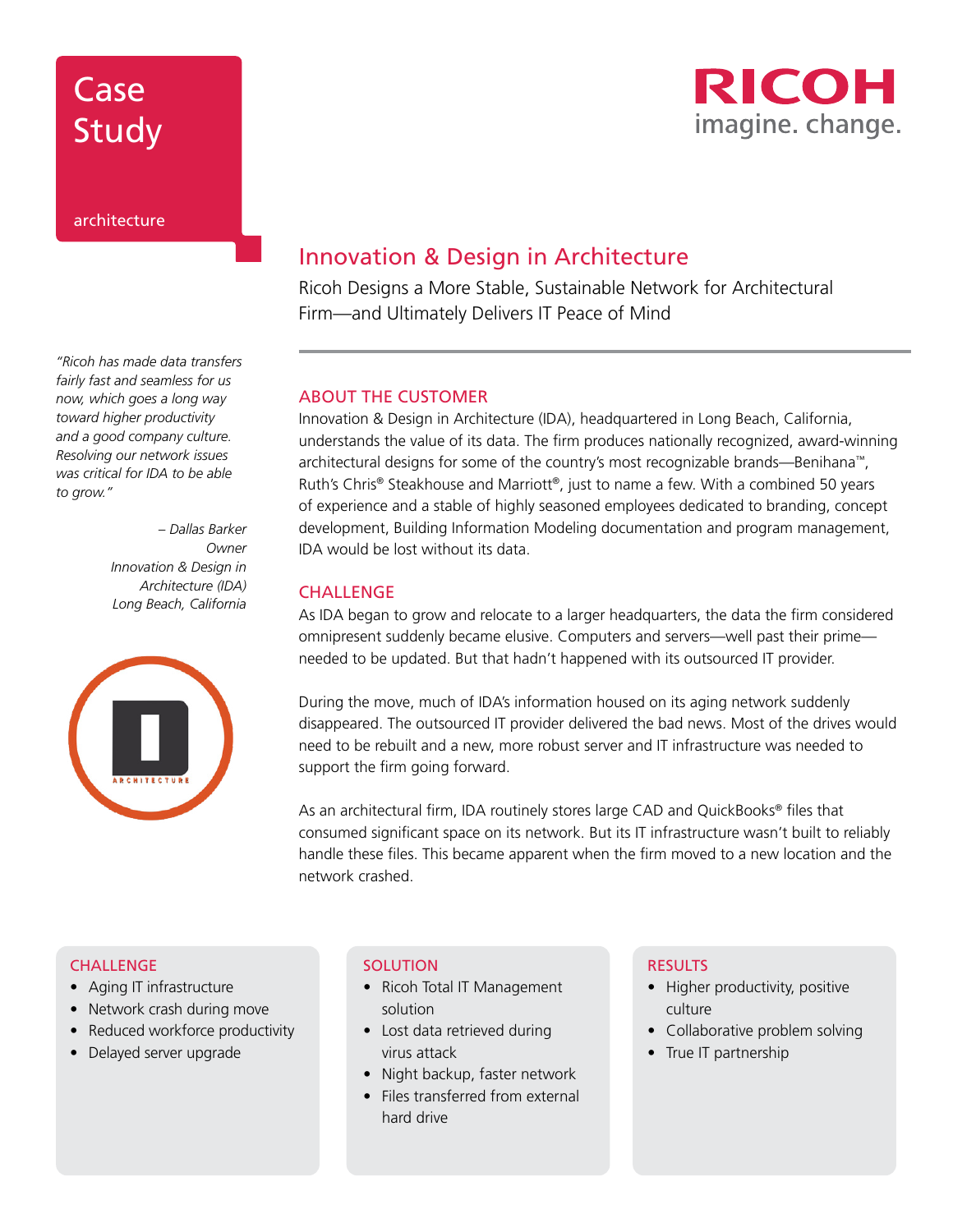

## **SOLUTION**

Ricoh emerged to deliver the network reliability and peace of mind that IDA needed. Through the Ricoh Total IT Management solution, they built a whole new IT infrastructure for IDA comprised of a new server, a backup solution and new Notebook computers for employees.

The Ricoh managed services solution also proactively monitors IDA's network devices to identify and resolve issues and maximize system availability. Virus, spam and spyware/malware software are installed, managed and updated. Helpdesk support is available 24/7/365 through the Customer Care Center in North America.

That's not to say there wasn't a snag or two along the way to a more reliable, operational network. Soon after IDA made the transition to Ricoh, IDA got hit with a random virus and employees couldn't get to their files—grinding productivity once again to a temporary halt. But Ricoh was quick to investigate—and confirmed that IDA's network had indeed suffered an attack.

"The virus had taken out all our corporate documents and archived files and was working its way to our actual files for our clients," said Barker. "That's when I unplugged and called Ricoh."

What really stood out to Barker was that Ricoh truly cared about the situation and saw the urgency in getting IDA back up and running. Ricoh was able to retrieve 99 percent of the lost files over the course of about a week. However, this situation revealed that IDA needed a more comprehensive backup in place in case something like this ever happened again. A backup solution was running on the main server, but not backing up files needed to perform IDA's day-to-day work for clients.

However, what could have been an all-out disaster turned into an alarming inconvenience. Turned out, IDA owner and CFO Dallas Barker had maintained a Drobo® external data storage solution outside the network with all the firm's active files. Its critical data was still accessible.

"We were lucky that we didn't lose everything during our network crash," said Barker. "Thanks to the external hard drive, we could continue to do business, but we certainly weren't functioning the way we should. Our productivity really took a hit."

IDA was able to plug its external hard drive system into laptops to access current client files. It was a clunky, sluggish interim solution as the firm awaited a new, more robust server from its IT provider.

They waited for the server for three months, suffering through chronic productivity and functionality lags. That delay—and the network crash during the move crystalized things for IDA. The firm needed a new IT partner to take a proactive, rather than reactive, approach to updating and maintaining its network. They never wanted this to happen again.

"We were lucky that we didn't lose everything during our network crash. Thanks to the external hard drive, we could continue to do business, but we certainly weren't functioning they way we should. Our productivity really took a hit."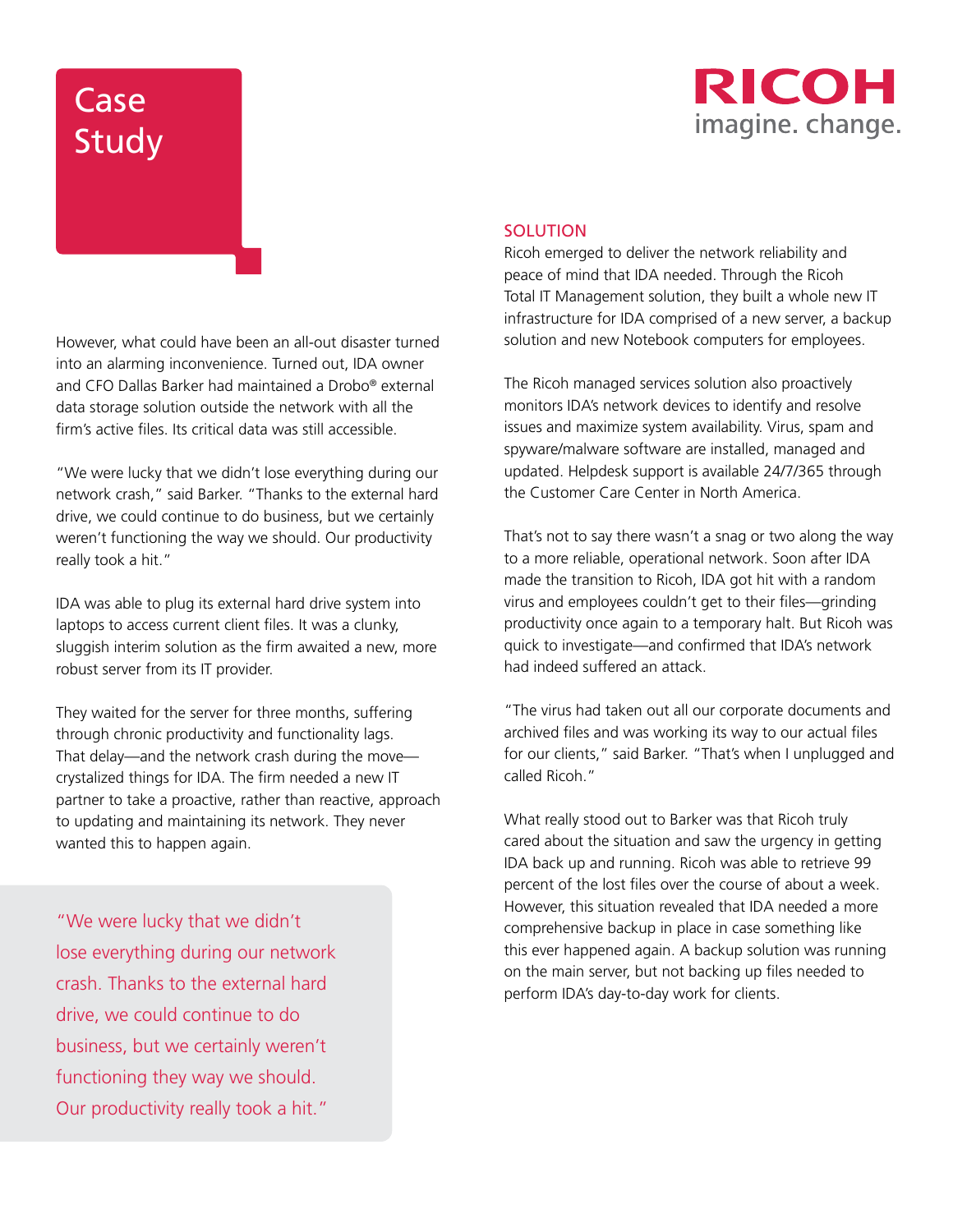# RICOH imagine. change.

Exercising an abundance of caution, a solution was implemented to back up several times a day. However, soon after, employees began reporting that the system was running far too slow. It would take 20 minutes to save a file at certain times of the day.

"I noticed at noon, everyone would just get up and go to lunch because the system was so slow," said Barker. "It was also extremely slow at 8 a.m., 2 p.m. and 4 p.m."

Eager to resolve the issue, Ricoh reset the daytime backup schedule done during peak work hours to nightly backup. In doing so, Ricoh shared concerns with Barker that doing so would leave data vulnerable if IDA experienced an issue such as a corrupt file during the day.

"We worked with Ricoh to come up with a plan to save network files to local files or make a copy of the central file so we wouldn't lose any active files," said Barker. "Now, we aren't backing up during the day, the network isn't so slow and my employees can be more productive."



"Ricoh successfully transferred all the data onto the server on the second try and we were able to phase out the Drobo. Now, our systems are running flawlessly."

Next, the Drobo external hard drive was examined and determined it, too, was slow and running out of storage capacity. They suggested proactively transferring all of the data on the Drobo to the new server to prevent a crash. IDA was all in. Employees saved their active files locally onto their computers and Ricoh worked through the weekend to move the files.

Trouble arose when it was discovered that file extensions exceeded the allotted number of characters the system could accommodate and certain files didn't save to the server. Not one to accept anything but total success, Ricoh enlisted software to increase the number of characters allowed in the file extension path.

"Ricoh successfully transferred all the data onto the server on the second try and we were able to phase out Drobo," said Barker. "Now, our systems are running flawlessly."

## **RESULTS**

The days of system crashes and delays getting necessary network upgrades are a distant memory for IDA. The firm now has a fully functioning, well-protected network complete with backup and a fleet of PCs that enable its employees to work smarter and faster. Every once in a while there's a hiccup with the network or PCs, but with Ricoh as its partner, the firm has the utmost confidence that issues will be resolved competently and completely.

"Ricoh is very fast to act and nearly 100 percent of the time, they can fix whatever problem arises," said Barker.